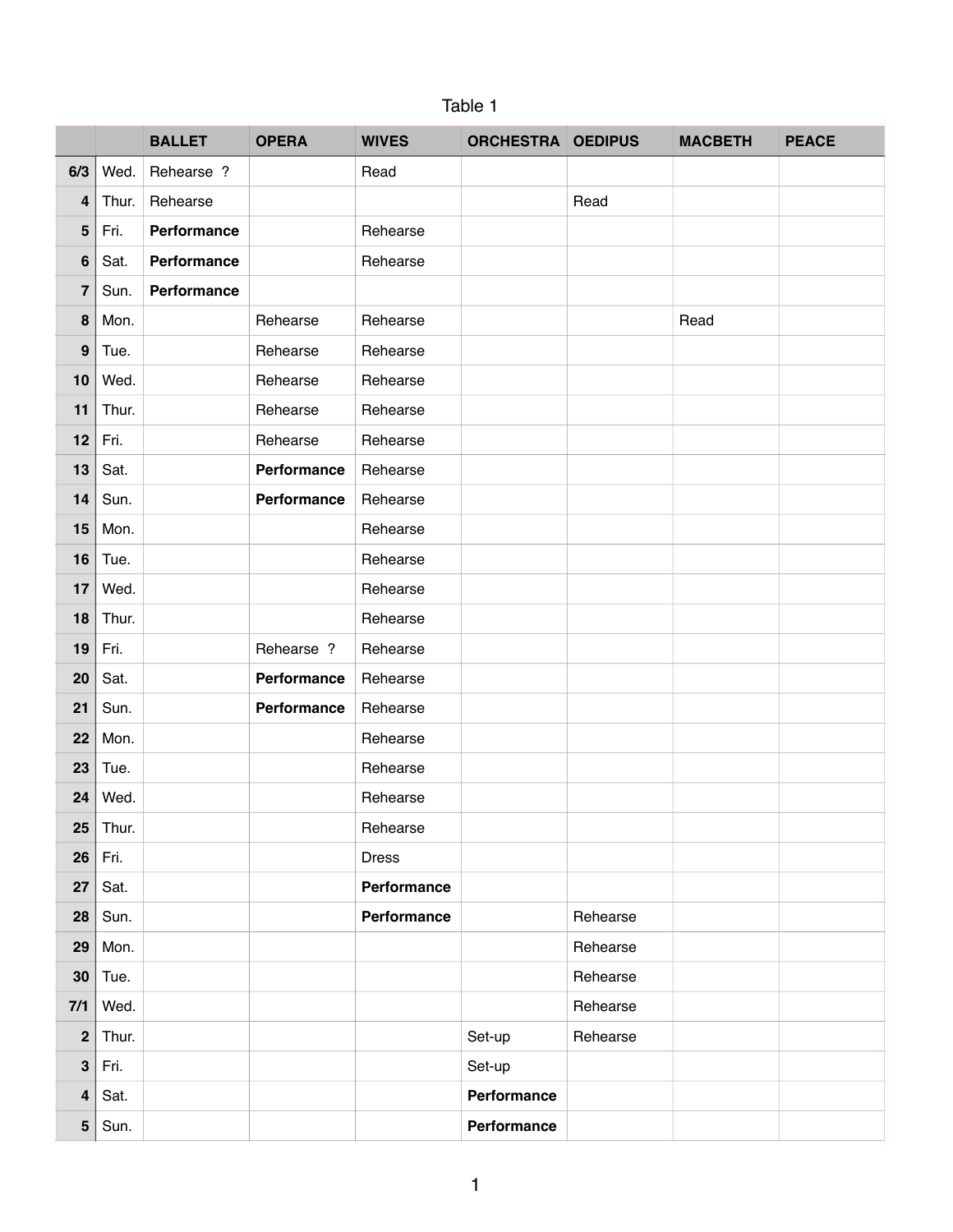|                  |           | <b>BALLET</b> | <b>OPERA</b> | <b>WIVES</b> | <b>ORCHESTRA OEDIPUS</b> |              | <b>MACBETH</b> | <b>PEACE</b> |
|------------------|-----------|---------------|--------------|--------------|--------------------------|--------------|----------------|--------------|
| $6\phantom{1}$   | Mon.      |               |              | line check   |                          |              |                |              |
| 7                | Tue.      |               |              |              |                          | Rehearse     |                |              |
| 8                | Wed.      |               |              |              |                          | Rehearse     | Rehearse       |              |
| $\boldsymbol{9}$ | Thur.     |               |              |              |                          | Rehearse     |                |              |
| 10               | Fri.      |               |              | <b>Dress</b> |                          |              |                |              |
| 11               | Sat.      |               |              | Performance  |                          | Rehearse     | Rehearse       |              |
| 12               | Sun.      |               |              | Performance  |                          | Rehearse     | Rehearse       |              |
| 13               | Mon.      |               |              |              |                          | Rehearse     |                |              |
| 14               | Tue.      |               |              |              |                          | Rehearse     |                |              |
| 15               | Wed.      |               |              |              |                          | Rehearse     | Rehearse       |              |
| 16               | Thur.     |               |              |              |                          | Rehearse     | Rehearse       |              |
| 17               | Fri.      |               |              |              |                          | <b>Dress</b> |                |              |
| 18               | Sat.      |               |              |              |                          | Performance  | Rehearse       |              |
| 19               | Sun.      |               |              |              |                          | Performance  | Rehearse       |              |
| 20               | Mon.      |               |              |              |                          |              | Rehearse       |              |
| 21               | Tue.      |               |              |              |                          |              | Rehearse       |              |
| 22               | Wed.      |               |              |              |                          |              | Rehearse       |              |
| 23               | Thur.     |               |              |              |                          |              | Rehearse       |              |
| 24               | Fri.      |               |              |              |                          | <b>Dress</b> |                |              |
| 25               | Sat.      |               |              |              |                          | Performance  | Rehearse       |              |
| 26               | Sun.      |               |              |              |                          | Performance  | Rehearse       | Read         |
| 27               | Mon.      |               |              |              |                          |              | Rehearse       |              |
|                  | $28$ Tue. |               |              |              |                          |              | Rehearse       |              |
| 29               | Wed.      |               |              |              |                          |              | Rehearse       |              |
| 30               | Thur.     |               |              |              |                          |              | Rehearse       |              |
| 31               | Fri.      |               |              |              |                          |              | <b>Dress</b>   |              |
| 8/1              | Sat.      |               |              |              |                          |              | Performance    |              |
| 2 <sup>1</sup>   | Sun.      |               |              |              |                          |              | Performance    | Rehearse     |
| 3 <sup>1</sup>   | Mon.      |               |              |              |                          |              |                | Rehearse     |
| 4                | Tue.      |               |              |              |                          |              | line check     | Rehearse     |
| 5 <sup>1</sup>   | Wed.      |               |              |              |                          |              |                | Rehearse     |
| $\boldsymbol{6}$ | Thur.     |               |              |              |                          |              |                | Rehearse     |
| 7 <sup>1</sup>   | Fri.      |               |              |              |                          |              | <b>Dress</b>   |              |
| 8 <sup>1</sup>   | Sat.      |               |              |              |                          |              | Performance    | Rehearse     |